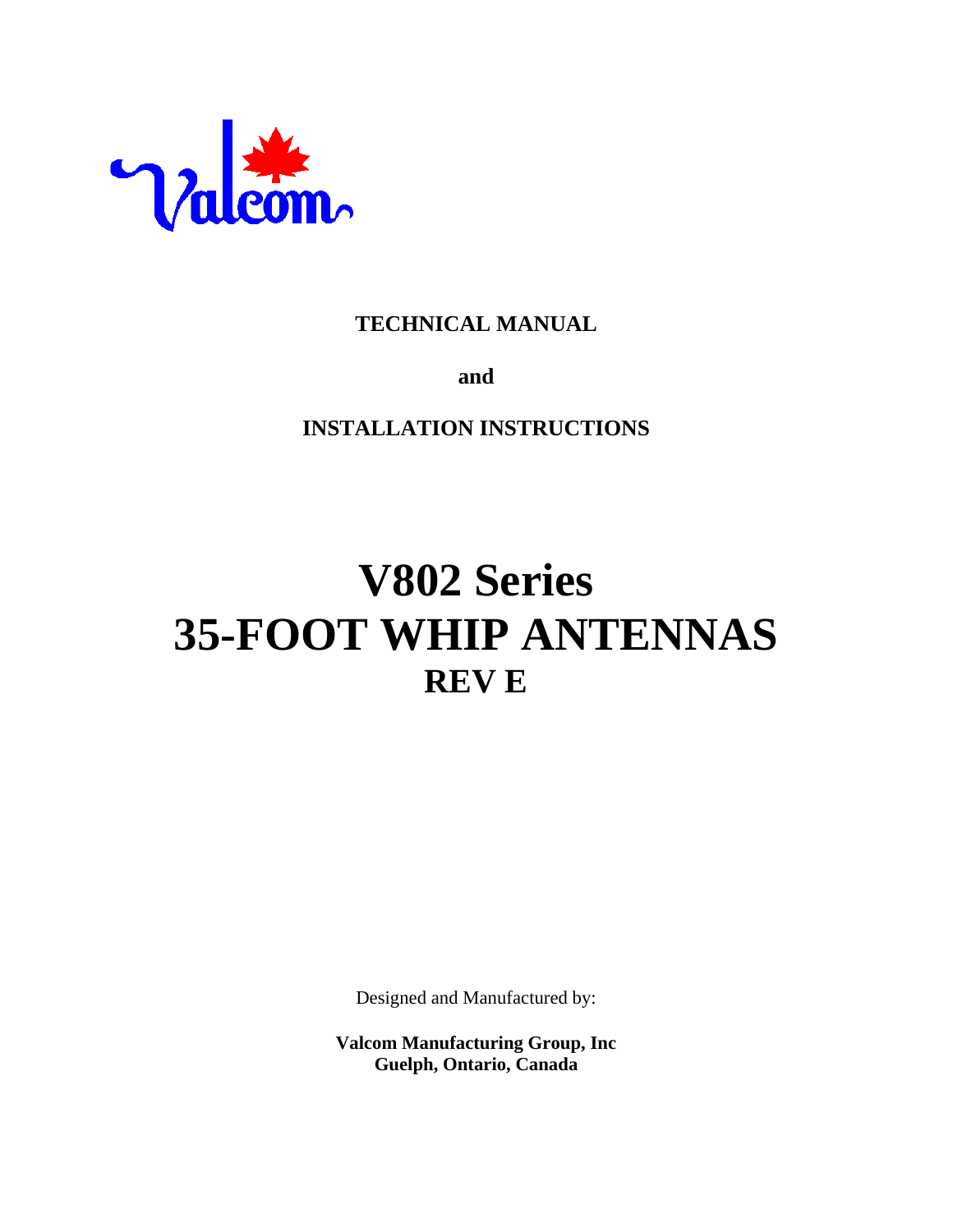#### **REVISION SHEET**

| <b>Revision</b> | <b>Description</b>                                                    | <b>Date</b>        |  |  |
|-----------------|-----------------------------------------------------------------------|--------------------|--|--|
| $\mathbf{A}$    | Original Issue                                                        | September 30, 1999 |  |  |
| $\, {\bf B}$    | Made mod's specific to current<br>application (F-2024)                | May 12, 2000       |  |  |
| $\mathbf C$     | Made changes to generalize the manual<br>for all V802 series antennas | November 27, 2006  |  |  |
| $\mathbf D$     | Added additions to maintenance and<br>changed paint                   | April 10, 2011     |  |  |
| E               | Various missed errors fixed                                           | September 27, 2013 |  |  |
|                 |                                                                       |                    |  |  |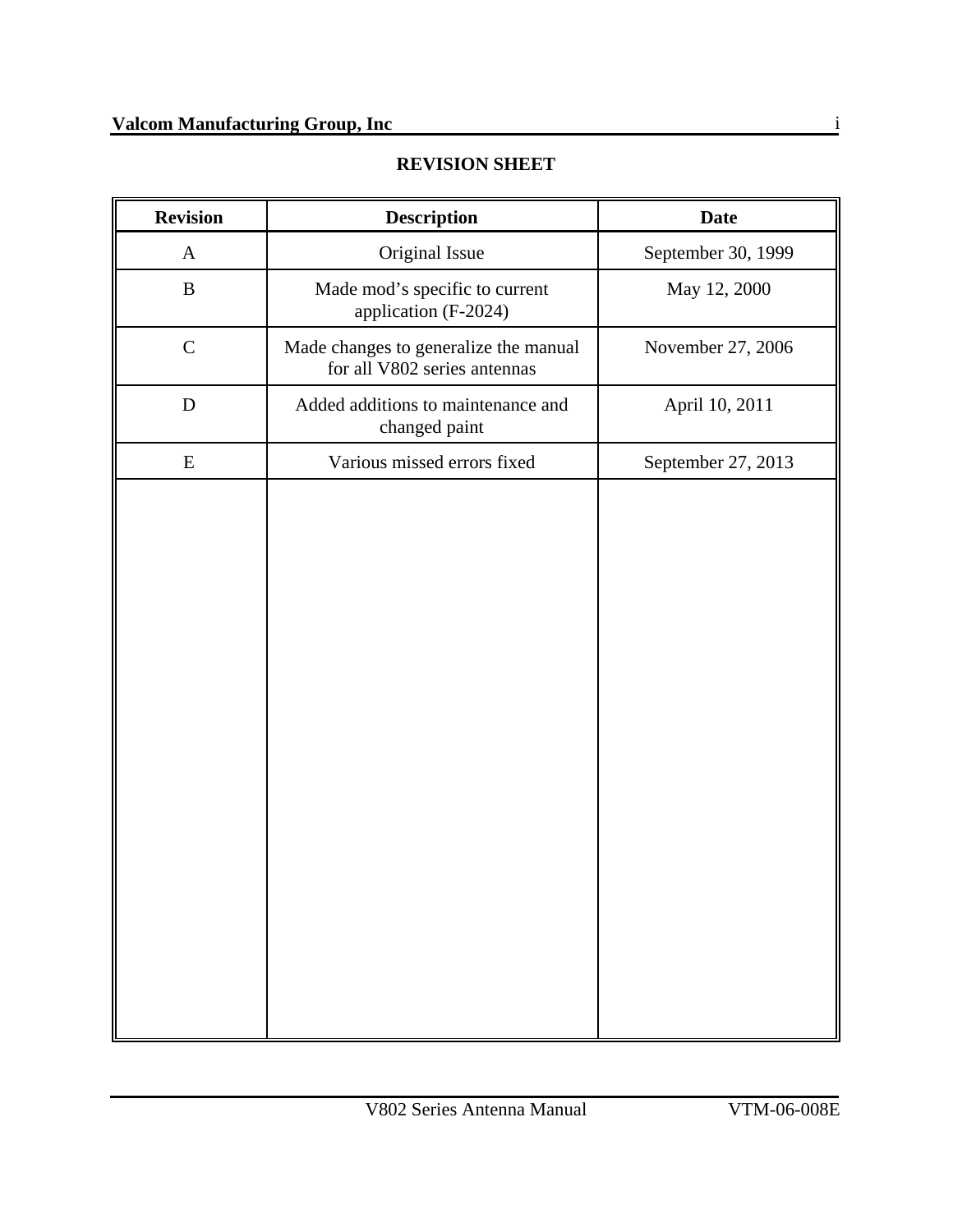## **TABLE OF CONTENTS**

### **1.0 V802 INFORMATION**

| 1.1 |                                                                                                  |
|-----|--------------------------------------------------------------------------------------------------|
| 1.2 |                                                                                                  |
| 1.3 |                                                                                                  |
| 1.4 |                                                                                                  |
| 1.5 |                                                                                                  |
| 1.6 |                                                                                                  |
| 1.7 |                                                                                                  |
|     | <b>2.0 INSTALLATION</b>                                                                          |
| 2.1 |                                                                                                  |
| 2.2 |                                                                                                  |
| 2.3 |                                                                                                  |
| 2.4 |                                                                                                  |
|     | <b>3.0 PARTS LIST</b>                                                                            |
|     |                                                                                                  |
|     | <b>4.0 QUICK REFERENCE DATA</b>                                                                  |
|     |                                                                                                  |
|     |                                                                                                  |
|     | <b>LIST OF FIGURES</b>                                                                           |
|     | (1) FOUNDATION DETAILS FOR VBP-T2A BASE PLATE $\ldots \ldots \ldots \ldots \ldots \ldots \ldots$ |
|     |                                                                                                  |
|     |                                                                                                  |
|     |                                                                                                  |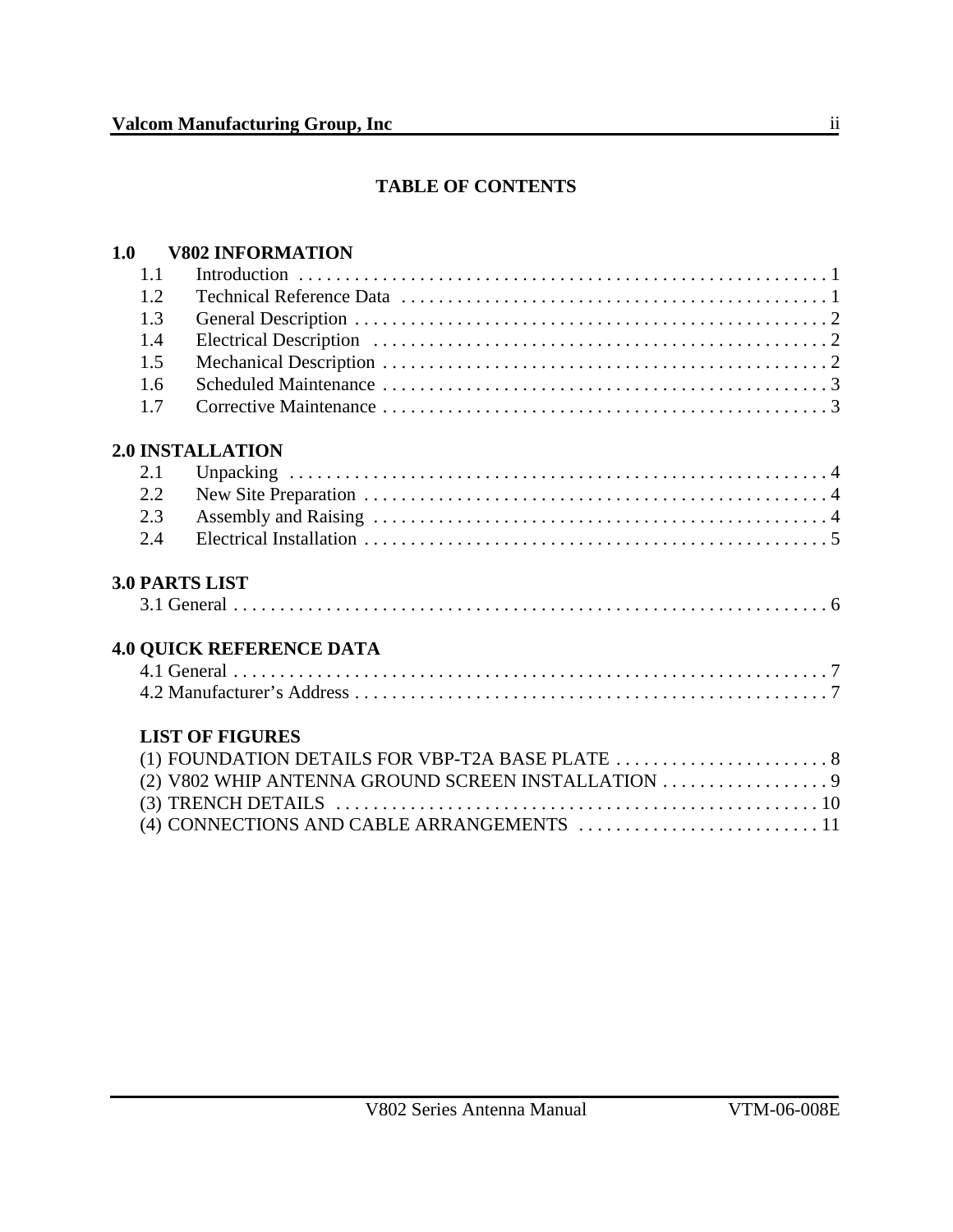# **1.0 V802 INFORMATION**

#### **1.1 Introduction**

This section describes the electrical and mechanical properties of the V802 series fibreglass whip antennas. Information necessary to install, operate and maintain the antenna system is covered in the sections to follow.

#### **1.2 Technical Reference Data**

| <b>Mechanical Properties</b>     |                                                                                                  |  |  |
|----------------------------------|--------------------------------------------------------------------------------------------------|--|--|
| <b>Top Section Length</b>        | 18 feet (5.5 meter)                                                                              |  |  |
| <b>Base Section Length</b>       | 17.8 feet (5.4 meter)                                                                            |  |  |
| <b>Typical Assembly Length</b>   | 35.8 feet (11 meter)                                                                             |  |  |
| Weight                           | Approximately 73 lbs (33 kg)                                                                     |  |  |
| <b>Material</b>                  | Copper wire and strips embedded in the fiberglass and<br>thermo-setting epoxy resin composite    |  |  |
| Finish                           | Polyurethane                                                                                     |  |  |
| <b>Mounting Position</b>         | Vertical                                                                                         |  |  |
| <b>Base Diameter</b>             | 12.0 inches (30.48 cm)                                                                           |  |  |
| <b>Mounting Hole Diameter</b>    | 0.56 inches (1.43 cm)                                                                            |  |  |
| <b>Mounting Holes Dimensions</b> | 6 places equally spaced on a 10 inch (25.4 cm) diameter bolt<br>circle                           |  |  |
| <b>Storage Temperature</b>       | -95°C to +70°C (-140°F to +158°F)                                                                |  |  |
| <b>Operating Temperature</b>     | -50°C to +65°C (-76°F to +140°F)                                                                 |  |  |
| <b>Wind Loading Test</b>         | Up to $150$ mph $(240 \text{ km/hr})$ relative                                                   |  |  |
| <b>Abrasion Resistance</b>       | Very Good                                                                                        |  |  |
| <b>Water absorption</b>          | After 24 hours immersed: 0.2%<br>After 48 hours immersed: 0.6%<br>After 168 hours immersed: 2.0% |  |  |
| <b>Optional Accessories</b>      | <b>VBP-T2 Steel Base Plate</b><br>BBMT-50/70 or VMT-7117 Broadband Matching<br>Transformer       |  |  |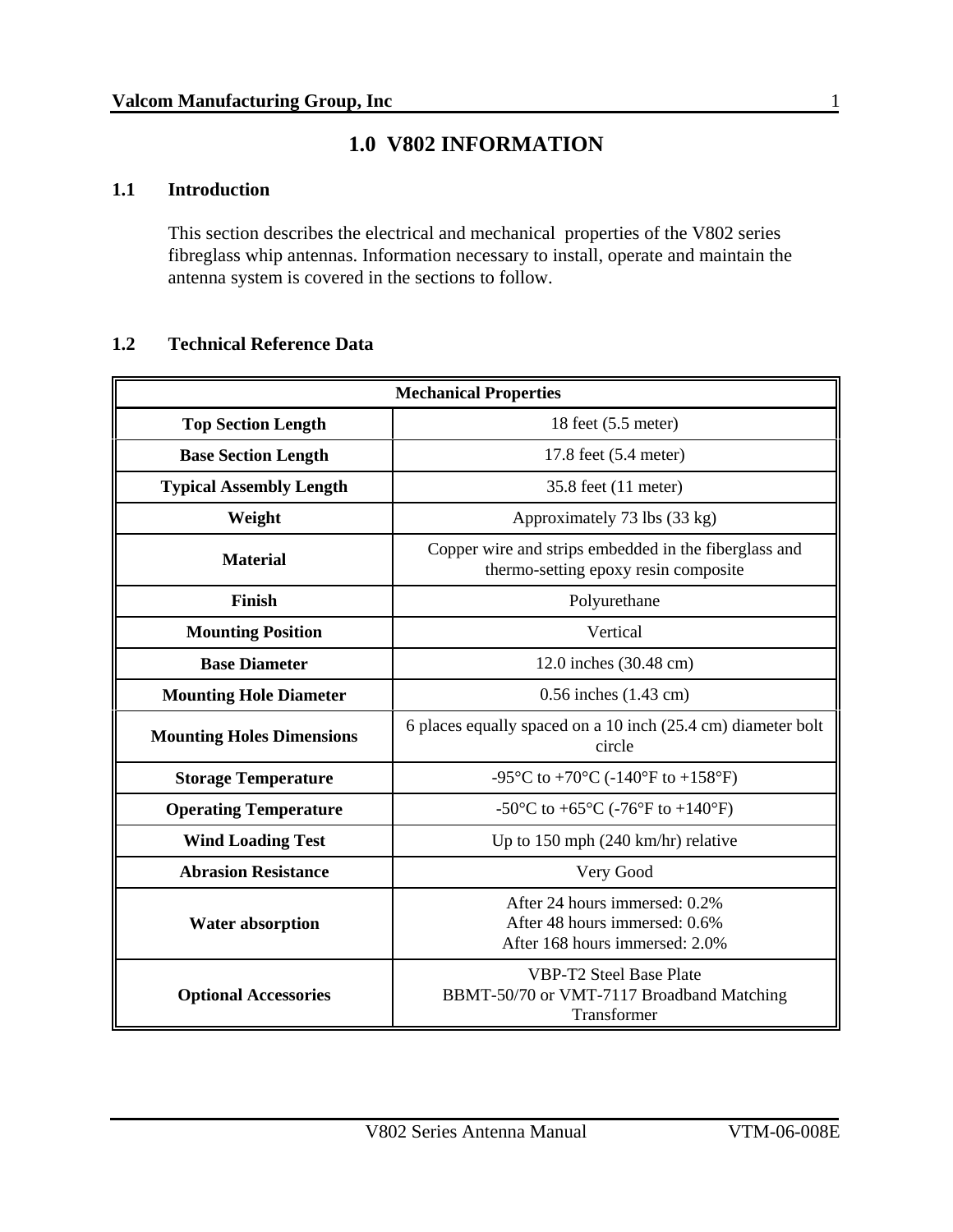| <b>Electrical Properties</b>    |                                                                                                  |  |  |
|---------------------------------|--------------------------------------------------------------------------------------------------|--|--|
| <b>Frequency Range</b>          | 100 kHz to 30 MHz (with capacity of the antenna tuner)                                           |  |  |
| <b>Resonant Frequency</b>       | 5.93 MHZ (nominal)                                                                               |  |  |
| <b>Power Rating</b>             | 5kW (average) at 2 MHz to 30 MHz (power derating is<br>necessary for operation lower than 2 MHz) |  |  |
| <b>Dry Withstanding Voltage</b> | $25 \text{ kV}$                                                                                  |  |  |
| <b>Electrical Length</b>        | 35.4 feet (10.8 m)                                                                               |  |  |

#### **1.3 General Description**

The V802 series whip antennas are intended to be used as part of an overall communication system which consists of a transmitter (or receiver or transceiver), an antenna coupler and the antenna. They are used around the world in many applications with requirements in the 100 kHz to 30 MHz bands for marine and aeronautical radio beacon communication systems.

Numerous model versions of this antenna are available depending on the specific application. The standard V802 is a side-fed, medium duty antenna. The V802FT is a feed-through version, medium duty antenna. The V802M is a rugged military version with drip shields.

#### **1.4 Electrical Description**

The Valcom, V-802 model, is a field proven 35-foot (11 m) epoxy fibreglass antenna. It is capable of operating with an average power of up to 5 KW (10 KW peak power) over the frequency range of 1.6 to 30 MHz and at reduced power down to 100 kHz. When the antenna is used in receive mode, it is normally connected to a receiver matching unit, such as a BBMT-50. Or when the antenna is used in transmit mode, it is normally connected to a VMT-7117. Either one is then connected to the associated transceiver(s).

#### **1.5 Mechanical Description**

**Top-Section.** The top-section is a hollow, tapered cylinder made of circumferentially and longitudinally wound fibreglass filaments using a thermosetting epoxy resin matrix. Copper strips are embedded in the composite and are secured at the top end to a hemispherical corona ball and at the bottom end to a female threaded ferrule. The surface is sanded to a smooth finish, then it is primed and painted with a polyurethane surface coating.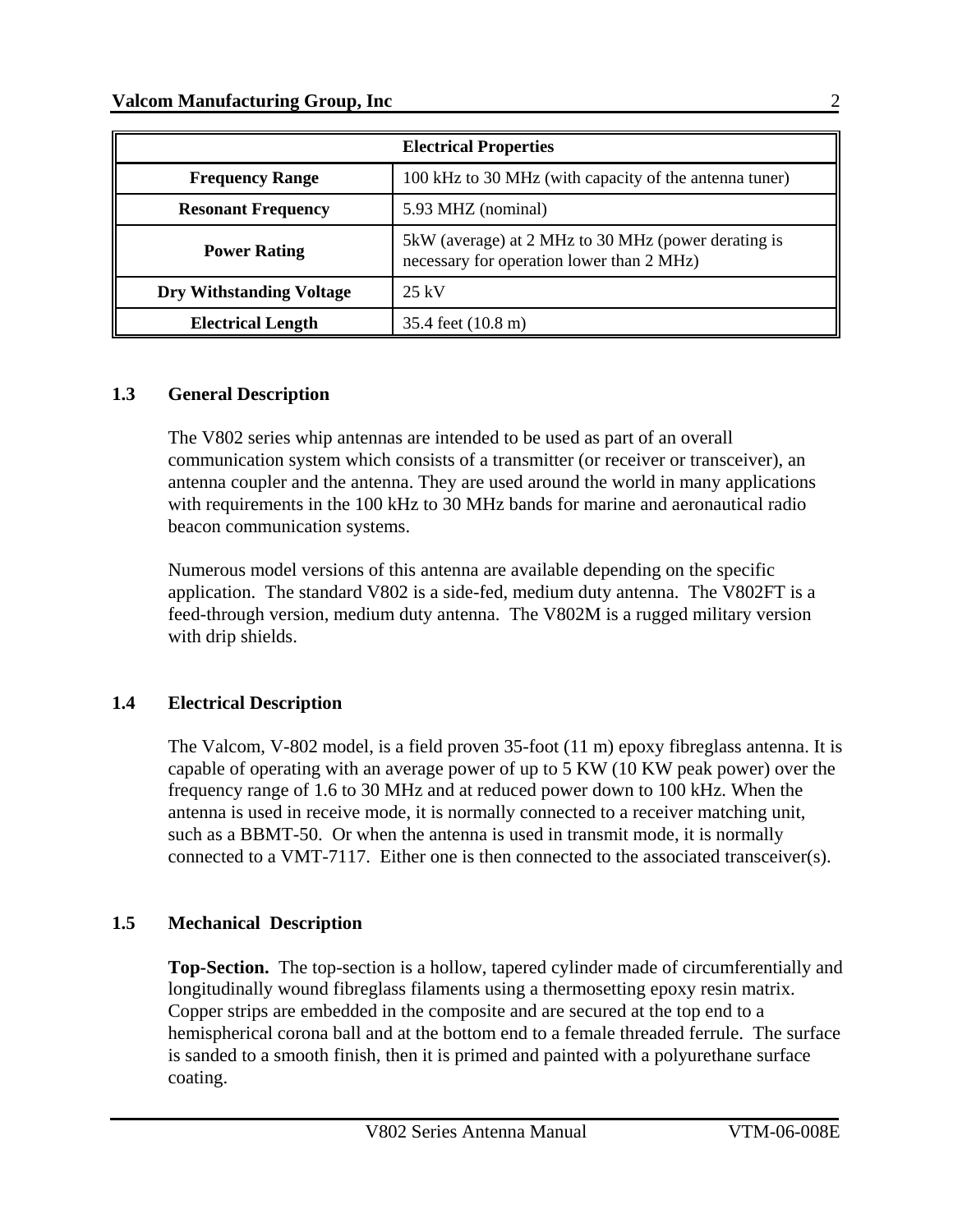**Base-Section.** The base-section is constructed and finished in the same fashion as for the top-section, except that the diameter expands out to meet the mounting base. Embedded copper conductors are connected to the threaded male ferrule at the top and to a conducting ring near the bottom. The side feed terminal extends from the bottom ring to the surface of the antenna approximately 12.0 inches from the bottom of the base flange. The base can withstand a flash-over voltage of 25 kV.

#### **1.6 Scheduled Maintenance**

The antenna is virtually maintenance free. The external finish is an epoxy polyamide two part compound paint. The minimum finish life before showing signs of deterioration should be at least six years under normal climate condition.

When used in salt-water environments, it is recommended to wash the antenna base with fresh water to remove any build-up of dried salt residue. This should be performed on a monthly basis or after prolonged exposure to sea-spray.

Use a small wire brush to clear any debris from the drain groove found in the bottom of the antenna base.

All threaded hardware, including the base mounting bolts, the set-screws at the joint and the input power connection should be inspected for signs of damage and to ensure proper tightness (suggested torque settings can be found on pages 4 and 5). In most cases a quick visual inspection is all that is required. This must be performed on a monthly basis or whenever practical.

#### **1.7 Corrective Maintenance**

Generally, no corrective maintenance is possible or required. If one section is severely damaged, it must be replaced by a new section. Workshops having experience in handling epoxy fibreglass composite structures may attempt the repair of minor surface damage if practicable.

#### **NOTE**

DO NOT USE LEAD BASE PAINT TO TOUCH-UP OR REPAINT THE ANTENNA. USE ONLY EPOXY BASE PAINT.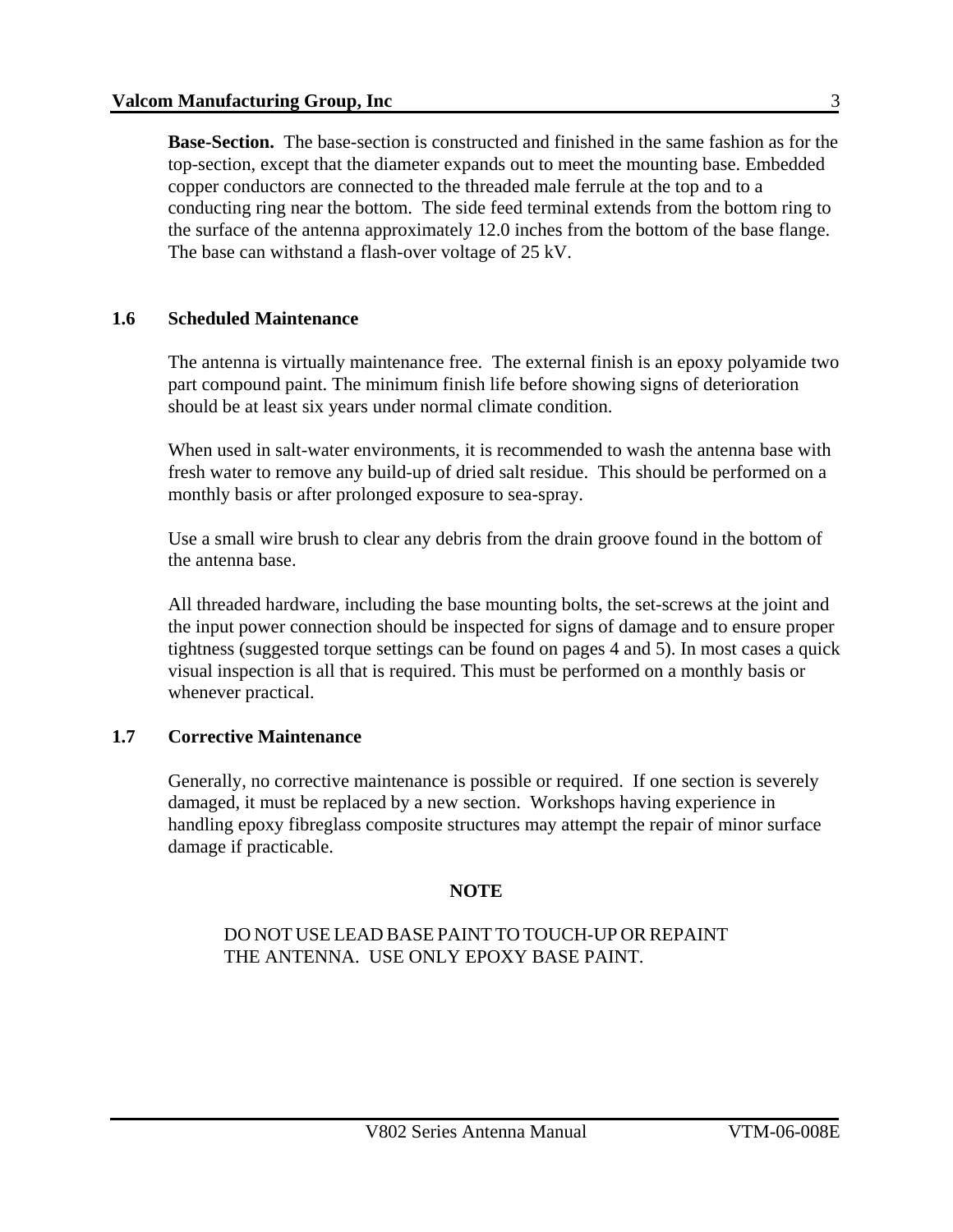#### **2.0 INSTALLATION**

#### **2.1 Unpacking**

Open the shipping crates and remove the antenna sections and any possible accessories purchased with it. Remove all packing material including the male ferrule protector on the antenna section. The V802 antenna, as shipped, consists of the items listed in Table 3.1. Check that all of the items are present and in good condition.

#### **2.2 New Site Preparation**

The following are the basic steps to erect a complete V802 antenna system on land. Other configurations should be handled accordingly.

- (1) Check to see that the site is free of cables, debris and other obstructions.
- (2) Excavate and pour concrete pad in the site chosen (see Foundation Details for VBP-T2A Base Plate).
- (3) Excavate trench in site chosen (see Trench Details).
- (4) Install Ground Screen in site chosen (see V802 Whip Antenna Ground Screen Installation).
- (5) Lay cables and backfill all trenches
- (6) Erect antenna

#### **2.3 Assembly and Installation of Antenna on the site**

The following steps should be followed to assemble the V802 whip antenna (see Installation Layouts).

- (1) Obtain four saw horses or other supports that will hold the complete antenna horizontally at a convenient working height and place them in the assembly area. The assembly area must be a cleared working space approximately 40 feet long and 20 feet wide.
- (2) Support the base section (item 1, Table 3.1) on two of the saw horses.
- (3) Assemble the VBP-T2A base plate (if purchased) to the base antenna section, secure base section to the plate with hardware supplied, fed through from underside. A final torque between 90-100 ft-lbs is acceptable for the bolts.
- (4) Support the top section (item 2, Table 3.1) on the other two saw horses so that the two sections lie in the same straight line.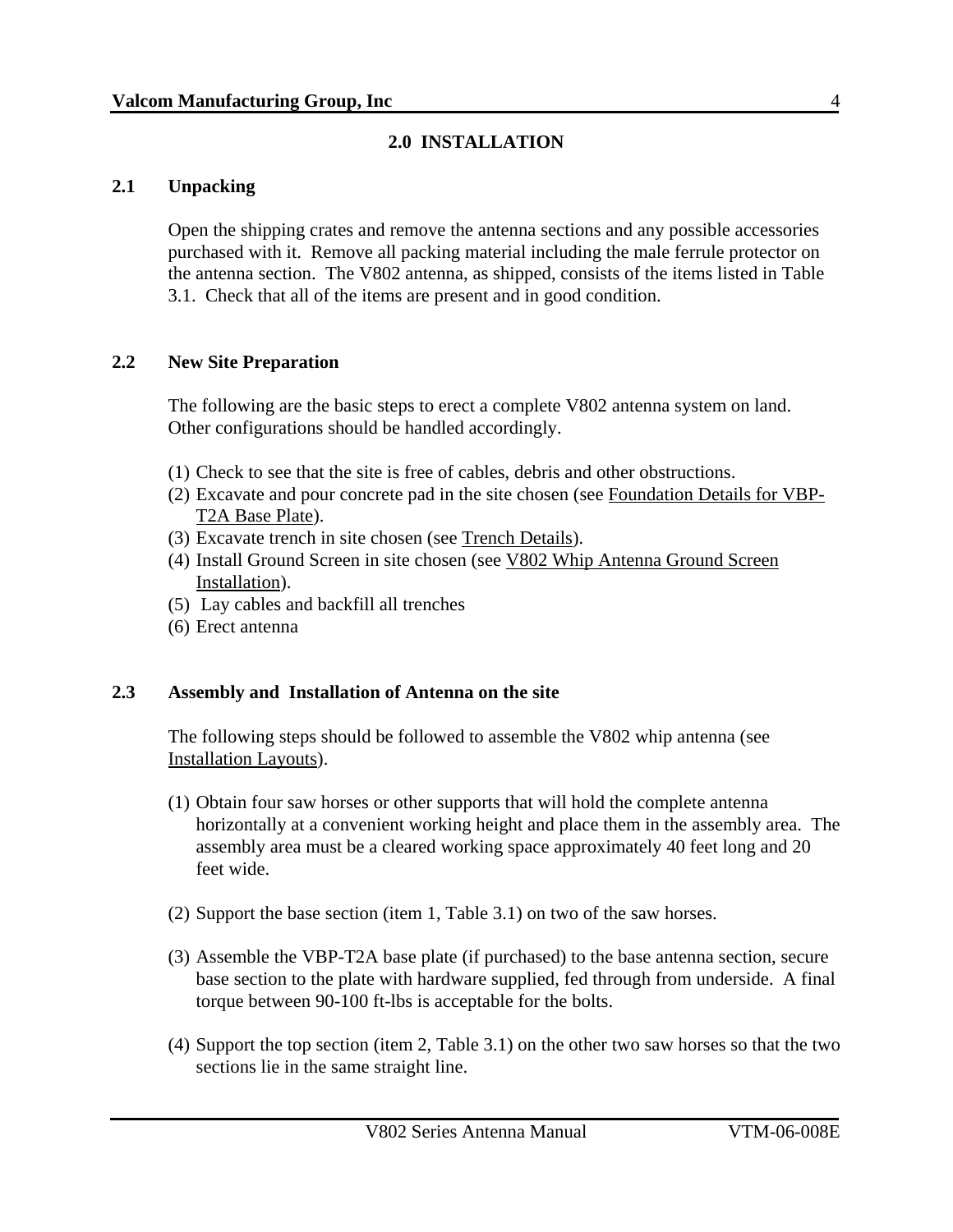- (5) Make sure the threads of the male ferrule on the base section are clear of foreign material and not damaged.
- (6) Assemble the second antenna section onto the base section and tighten to align the arrows (if applied) at the joint using the strap wrench supplied (item 3, Table 3.1). Install the set screws at the joint and seal over with the sealant provided. A final torque between 65-85 in-lbs is acceptable for the set screws.
- (7) The antenna is now ready to be raised to its final position. A minimum of three people are required to raise the antenna upright onto the foundation. Other options are to use a crane or a bucket truck.
- (8) Once the antenna is in the vertical position, secure the base plate to the foundation with the hardware provided. Otherwise, secure the antenna to the foundation with appropriate ½" hardware. A final torque between 90-100 ft-lbs is acceptable for the bolts.
- (9) Make an electrical connection from the Ground Screen to the Base Plate, then proceed to Section 2.4 Electrical Installation.

#### **2.4 Electrical Installation**

- A) If a third party coupler is being used, connect a suitable feed wire from the antenna to the coupler.
- B) If Valcom tuner or transformer is used, then two leads made of heavy gauge solid copper wire are provided with the matching unit: the output lead to the antenna and the ground lead. The output lead may be gently bent to conform to the distance between the output connector on the matching unit and the antenna feed point.

The ground lead is to be connected between any one of the four mounting bolts on the matching unit enclosure (available separately) and the antenna ground screen. Determine the length of lead required to reach the ground screen (the shorter the better). Next, cut the lead to the appropriate length and scrape the protective varnish off the end. Now using a torch and solder, braze the end of the ground lead to the antenna ground screen. Finally connect the terminal lug on the other end of the ground lead to the mounting stud on the matching unit enclosure.

Connect a suitable coaxial line from the transmit/receive equipment to the N-type connector of the matching unit.

The coupler (available separately) has been pre-tuned at the factory with the accompanying antenna to the frequency band requested. No adjustments should be necessary.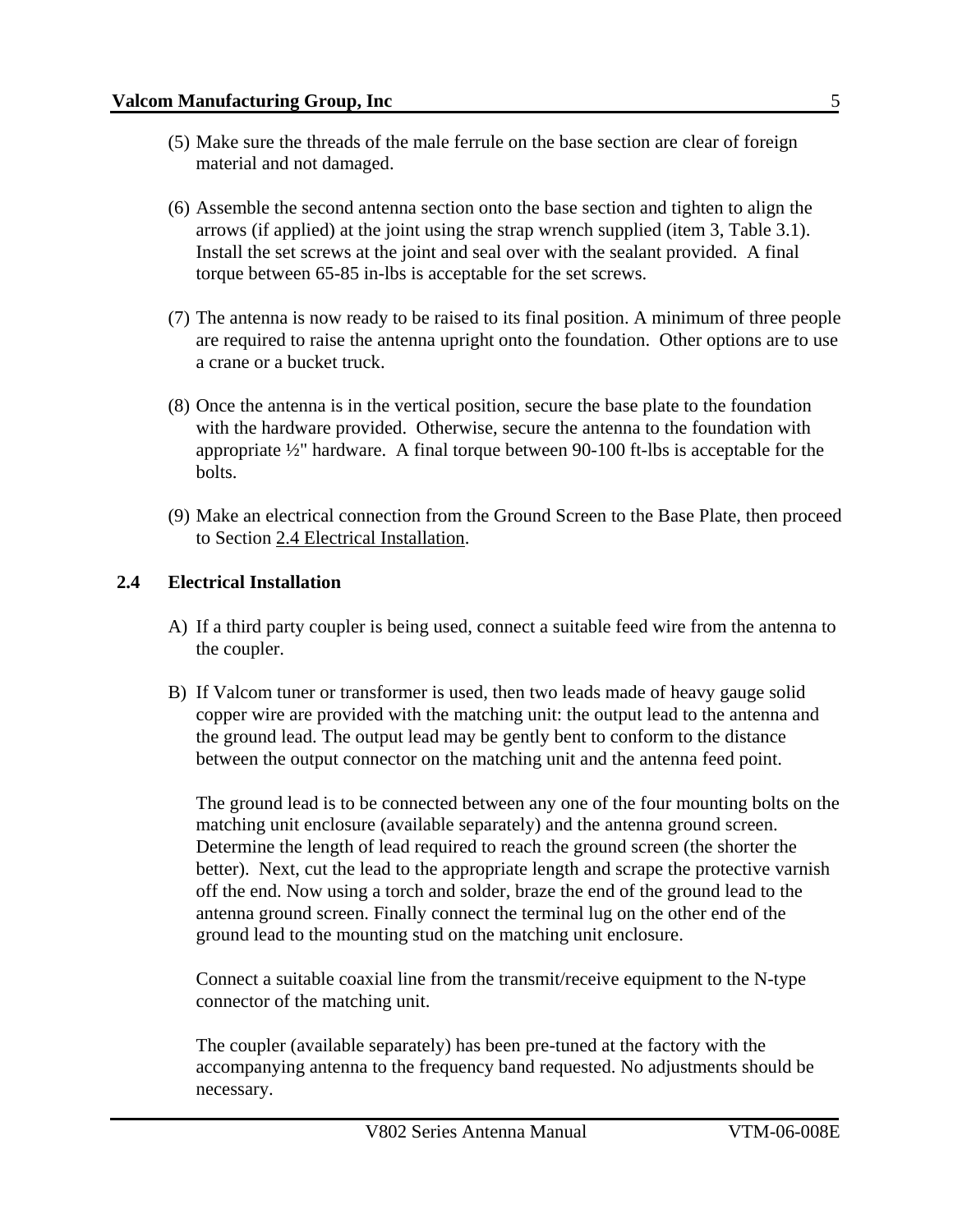### **3.0 PARTS LIST**

#### **3.1 General**

A list of parts shipped with Valcom V802 whip antenna appears in Table 3.1.

| Item No. | <b>Part Number</b> | <b>Description</b>                                       | Qty   | <b>Notes</b> |
|----------|--------------------|----------------------------------------------------------|-------|--------------|
|          |                    | Base Section (V802)                                      |       |              |
| റ        |                    | Top Section                                              |       |              |
| ⌒        |                    | <b>Strap Wrench</b>                                      | 1 ea  |              |
| 4        |                    | <b>Silicone Sealant</b>                                  |       |              |
|          |                    | <b>Setscrew Kit</b>                                      | 1 set |              |
| 6        |                    | <b>Technical Manual and Installation</b><br>Instructions | 1 ea  |              |

**Table 3.1** - List of Parts for the V802 Whip Antenna

| Item No. | <b>Part Number</b> | <b>Description</b>                  | Qty         | <b>Notes</b> |
|----------|--------------------|-------------------------------------|-------------|--------------|
|          | VBP-T2A            | Base Plate for V-802 Antenna        |             | Optional     |
| 2        | $VD-00-00051-1$    | Ground screen kit for V-802 Antenna |             | Optional     |
| 3        | <b>VMT-7117</b>    | Matching unit                       |             | Optional     |
| 4        |                    | Hardware kit                        | $1$ set $*$ | Optional     |

\*Hardware Package Parts List:

- 1. Cap screw, Hex Hd, ½-13UNC-2A x 3-½ lg, Corrosion Resistant Steel, Qty: 6
- 2. Nut, Hex, ½-13UNC-2B, Corrosion Resistant Steel, Qty: 10
- 3. Flat washer, ½ Nom, Corrosion Resistant Steel, Qty: 16
- 4. Washer, Lock-spring, Helical, ½ Nom, Corrosion Resistant Steel, Qty: 16
- 5. Cap screw, Hex Hd,  $\frac{1}{4}$ -20UNC-2B x  $\frac{5}{8}$ lg, Stainless Steel, Qty: 4
- 6. Flat washer, ¼ Nom, Stainless Steel, Qty: 4
- 7. Washer, Lock-spring, Helical, ¼ Nom, Stainless Steel, Qty: 4
- 8. Wire to connect matching unit to antenna
- 9. Wire to connect matching unit to ground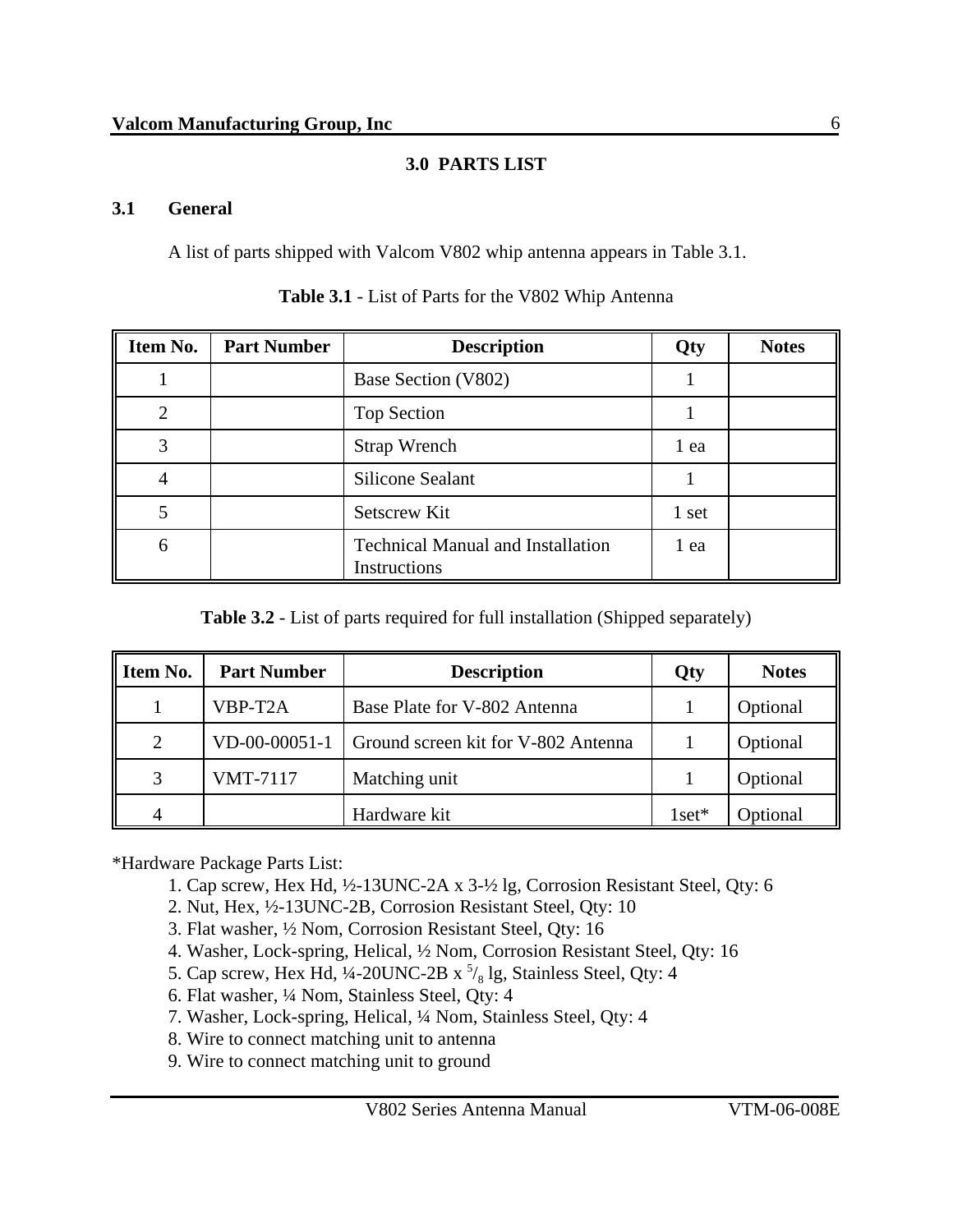#### **4.0 QUICK REFERENCE DATA**

#### **4.1 General**

Quick reference engineering data and illustrations for use during planning and installation activities for the V802 whip antenna are presented on the following pages.

- Foundation Details For VBP-T2A Base Plate.
- V802 Whip Antenna Ground Screen Installation.
- Trench Details.
- Installation Layout Instructions Valcom V802 Whip Antenna, VBP-T2A, VMT-7117.
- Connections and Cable Arrangements.
- Quick Reference Data VBP-T2A Base Plate.
- Valcom's V802 Whip Antenna

#### **4.2 Manufacturer's Address**

Valcom Manufacturing Group, Inc P.O. Box 603 Guelph, Ontario Canada N1H 6L3

#### Postal address:  $\qquad \qquad \qquad$  Shipping address:

Valcom Manufacturing Group, Inc 175 Southgate Drive Hanlon Industrial Park Guelph, Ontario Canada N1G 3M5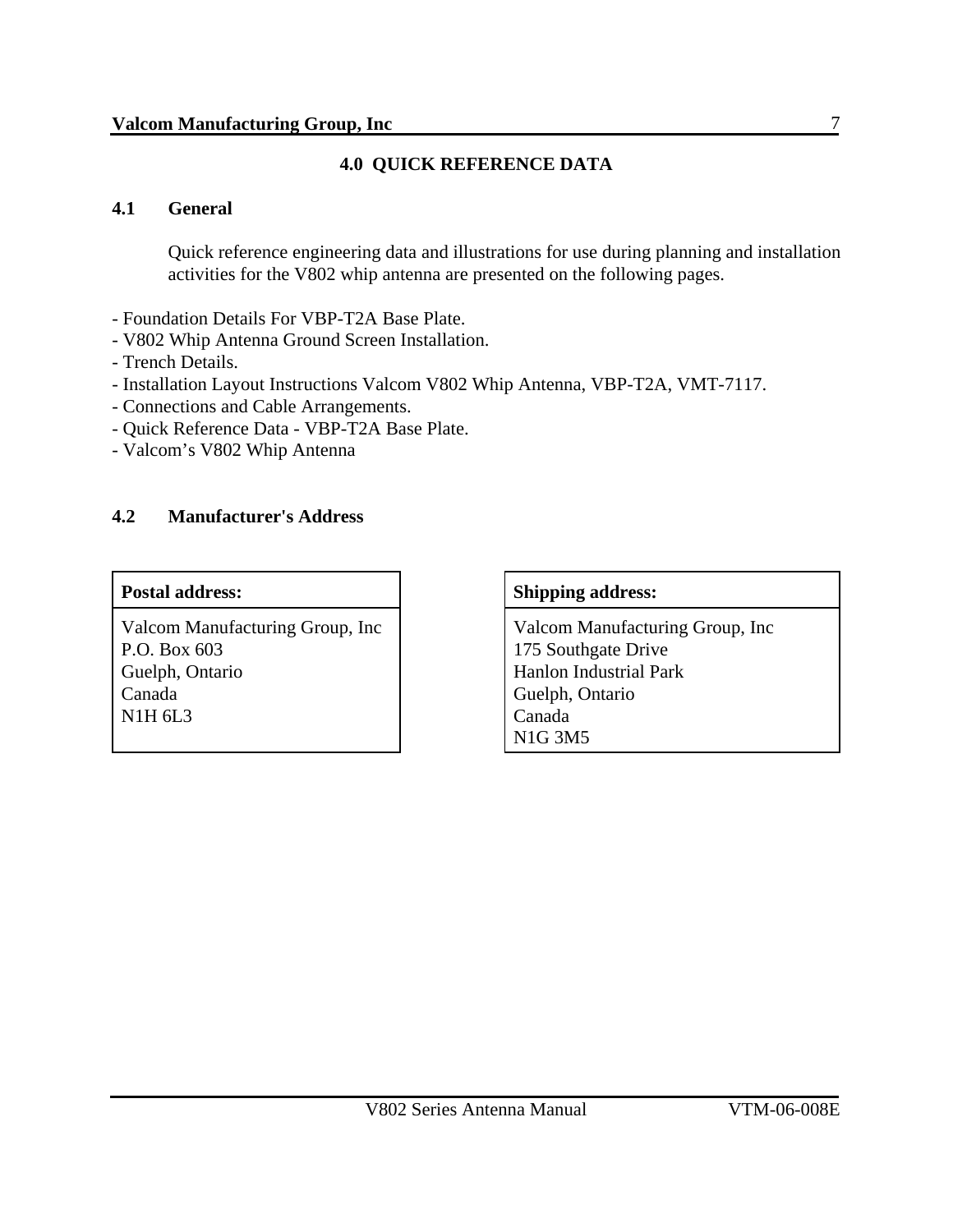#### **FOUNDATION DETAILS FOR VBP-T2A BASE PLATE**



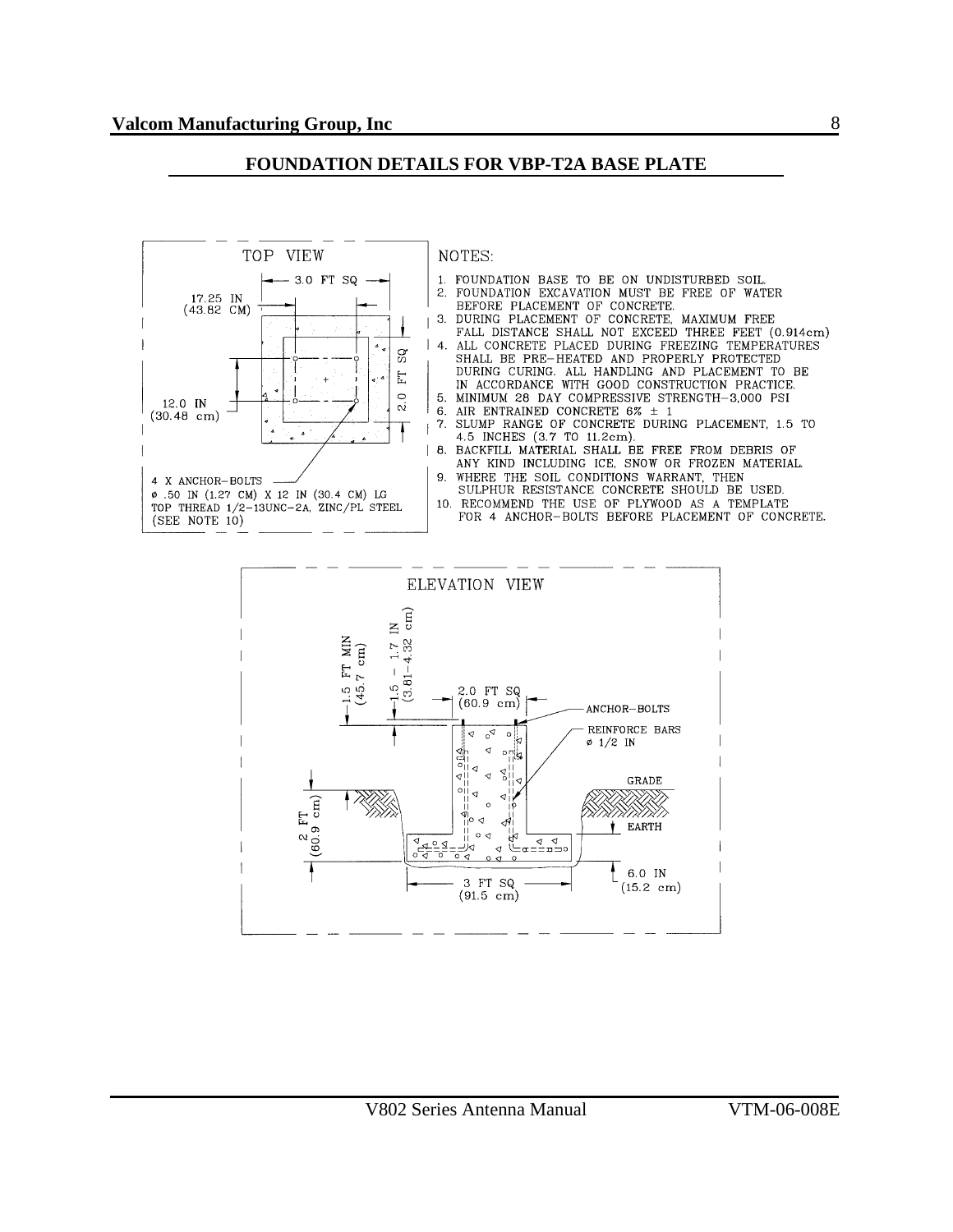#### **V802 WHIP ANTENNA GROUND SCREEN INSTALLATION**



#### NOTES:

- 1. THE THREE PIECES OF COPPER MESH MUST BE TIED TOGETHER BY USING SOME EXTRA #20 AWG COPPER WIRE AND SHOULD BE SOLDERED.
- 2. THE CENTRE RING (# 6 COPPER WIRE) IS PLACED ON TOP OF THE COPPER MESH AND SHOULD BE SOLDERED BY USING EXTRA #20 AWG COPPER WIRE.
- 3. THE AREA OF THE MESH SCREEN MUST BE DUG OUT 12 INCHES (30.5 CM) TO HAVE GROUND SCREEN PLACED UNDER GROUND.
- 4. TAKE THE COILED # 8 COPPER WIRE AND RUN IT FLAT ALONG THE GROUND TO THE CONCRETE FOUNDATION. RUN IT UP THE SIDE OF THE FOUNDATION AND CONNECT TO THE MOUNTING PLATE. CUT OFF EXCESS WIRE.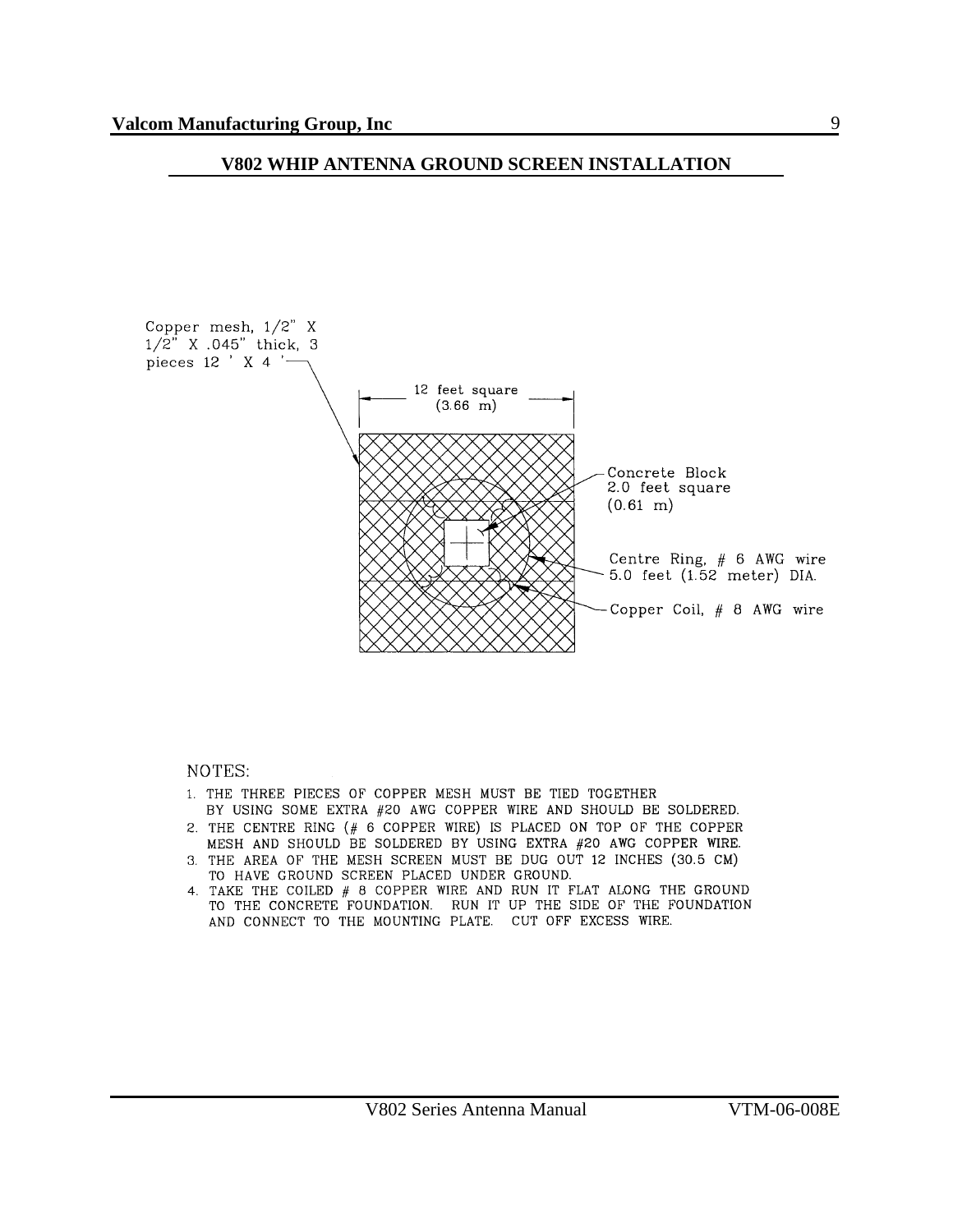#### **TRENCH DETAILS**

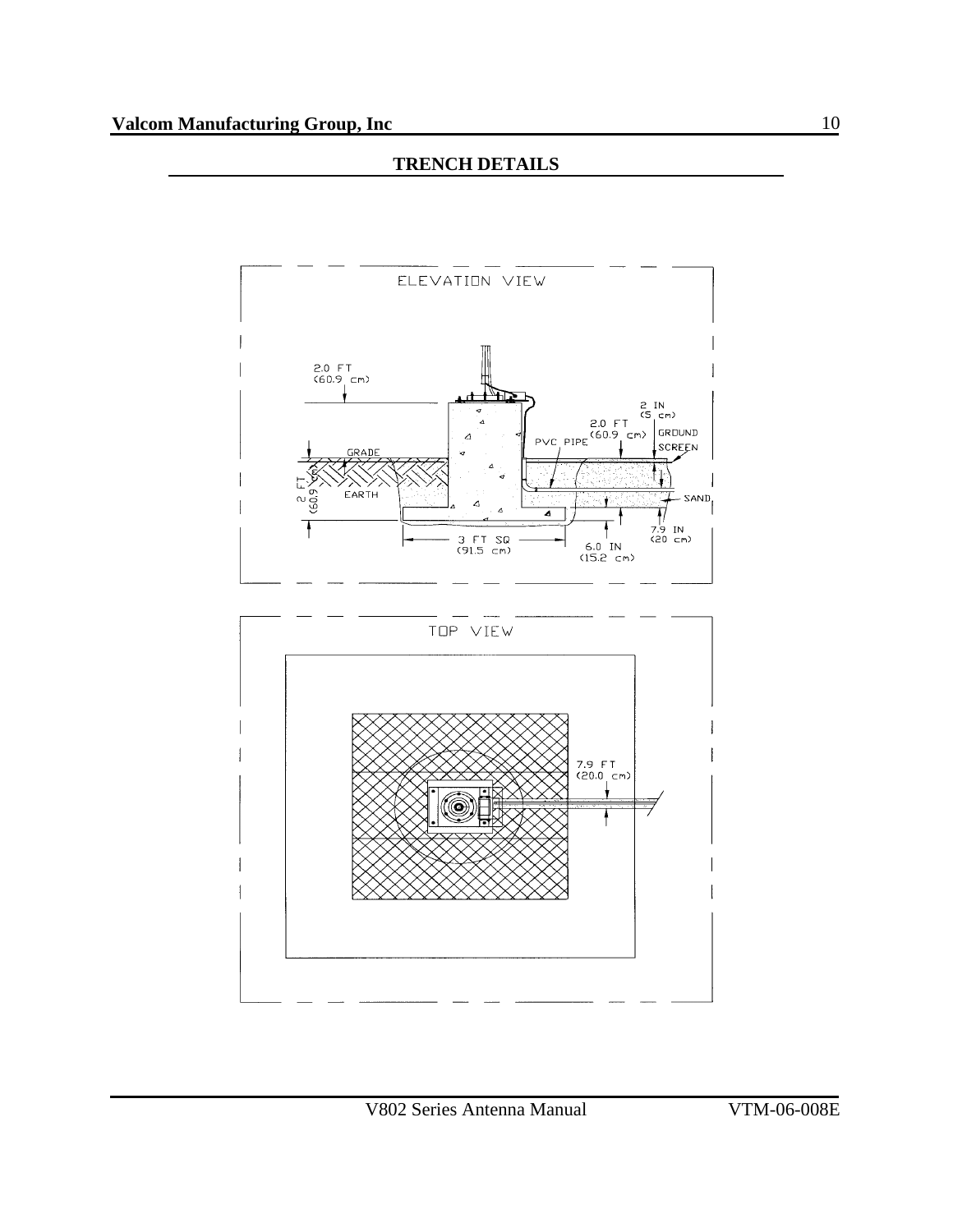#### **INSTALLATION DETAILS**

#### HARDWARE REQUIREMENT

- $\begin{array}{lll} \bullet \text{ CAP SCREW, HEX HD, } 1/2-13 \text{ UNC X} \\ \text{3.5 LG, CRESS., QTY 6} \\ \bullet \text{ FLAT WASHER, } 1/2 \text{ NOM.}, \text{ CRESS.}, QTY \end{array}$
- 16
- WASHER, LOCK-SPRING, 1/2 NOM.,<br>CRESS., QTY 10<br>• NUT, HEX HEAD, 1/2-13UNC-2B, CRESS., QTY 10
- CAP SCREW, HEX HEAD, CRESS.,<br>1/4-20UNC-2A X 50 LG, QTY 4<br>• FLAT WASHER, 1/4 NOM, CRESS., QTY 4
- 
- WASHER, LOCK-SPRING, 1/4 NOM, CRESS., QTY 4

#### **INSTALLATION**

- · EXCAVATION AND POURING OF CONCRETE PAD (SEE FOUNDATION DETAILS FOR VBP-T2A BASE PLATE)
- . INSTALLATION GROUND SCREEN (SEE V132, V252, V353 AND V802 WHIP ANTENNA GROUND SCREEN INSTALLATION)
- · INSTALL VBP-T2A BASE PLATE AND ANTENNA ON THE FOUNDATION.
- · MAKE ELECTRICAL CONNECTION FROM COPPER COILS OF THE GROUND SCREEN TO BASE PLATE.
- · INSTALL VMT-7117 ON BASE PLATE (OPTIONAL), MAKE SURE A GOOD ELECTRICAL GROUND CONNECTION TO CHASSIS OF VMT-7117.
- CONNECT THE SIDE FEED LINE OF ANTENNA TO OUTPUT OF VMT-7117.